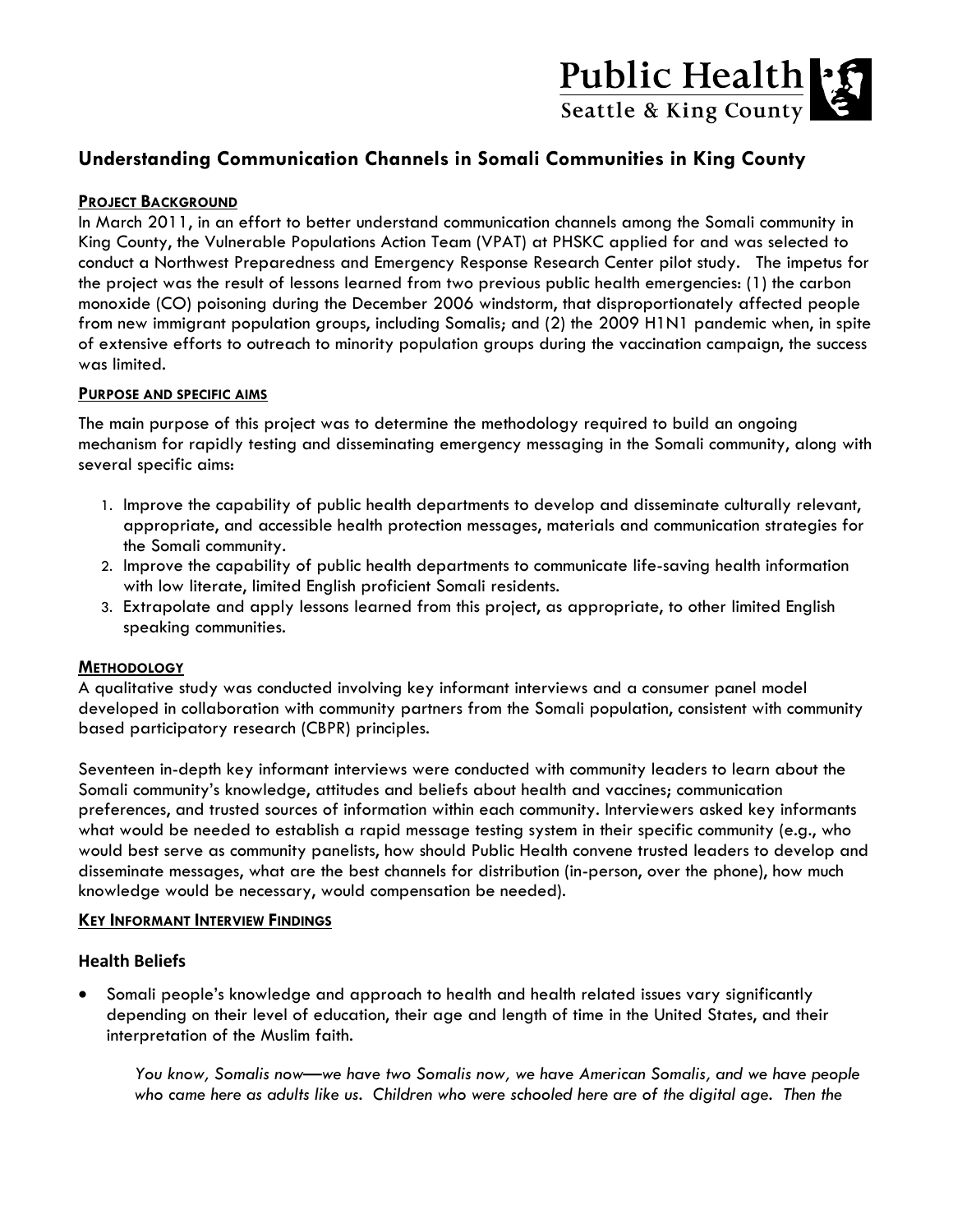*other group who are elderly and have never been educated, don't even read their own language, they go to Somali restaurants and grocery stores and want to sit with people and know what's going on back home, or what happened here. And there are people like myself and Mohamed who sometimes go to the internet, read newspapers, read books. These groups are completely different.*

*Somalis make decisions differently based on education level; more educated Somalis make decisions as a family and less educated leave decision to male figure.*

 Disease prevention is not a well understood or adopted concept in the Somali culture. It was the consensus of the interviewees that Somali people typically go to the doctor only when they are really sick and in need of treatment.

*We don't have prevention in our community. It does not exist. The only thing we have is when something happens, we like to do intervention.* 

*Going to the doctor and using western medicine is seen as a last resort and something one only does after they have exhausted all other options. Prevention is not seen as a possibility and in some cases it is seen as God's will that one is sick.*

*There is the belief that when death comes, that's my time. If I'm meant to be sick, I'm going to be sick. What is, Allah wills it. So it takes a lot to get people to keep appointments, get vaccines.*

 Central to the lack of preventative health is the strength of the Muslim religion to Somali identity and the certitude that only Allah can provide protection and that if one gets ill, Allah has decided it is their fate.

*Somalis, they always trust fate, they trust their almighty God, Allah, and they believe that they go to hospitals only when necessary. But it's the culture that they don't get preventive measures. And this is due to the previous experience back home where there are no sufficient health centers back home, so they consider only hospitals are meant for the sick people, not for prevention purpose.* 

*And the belief that when death comes, that's my time. If I'm meant to be sick, I'm going to be sick. What is, Allah wills it.*

*Somalis believe that their life can only be taken by Allah; they may die from a disease but it is because their time has ended.*

 Health is important and Somali's do take preventive measure to maintain good health, particularly through the use of herbal remedies such as black or nigella seeds (haba soda in Somali) and honey. Herbal medicine and traditional health practices are often used instead of or in conjunction with prescribed medication. Similarly, after learning about potential side effects of medication (or vaccines), many would avoid taking it unless absolutely necessary.

*Somalis use honey, lemon tea and other natural medicine before medication.*

*The people will tell you to take haba soda, to take honey, to take other things, but that's not information that a person will take as a real cure.*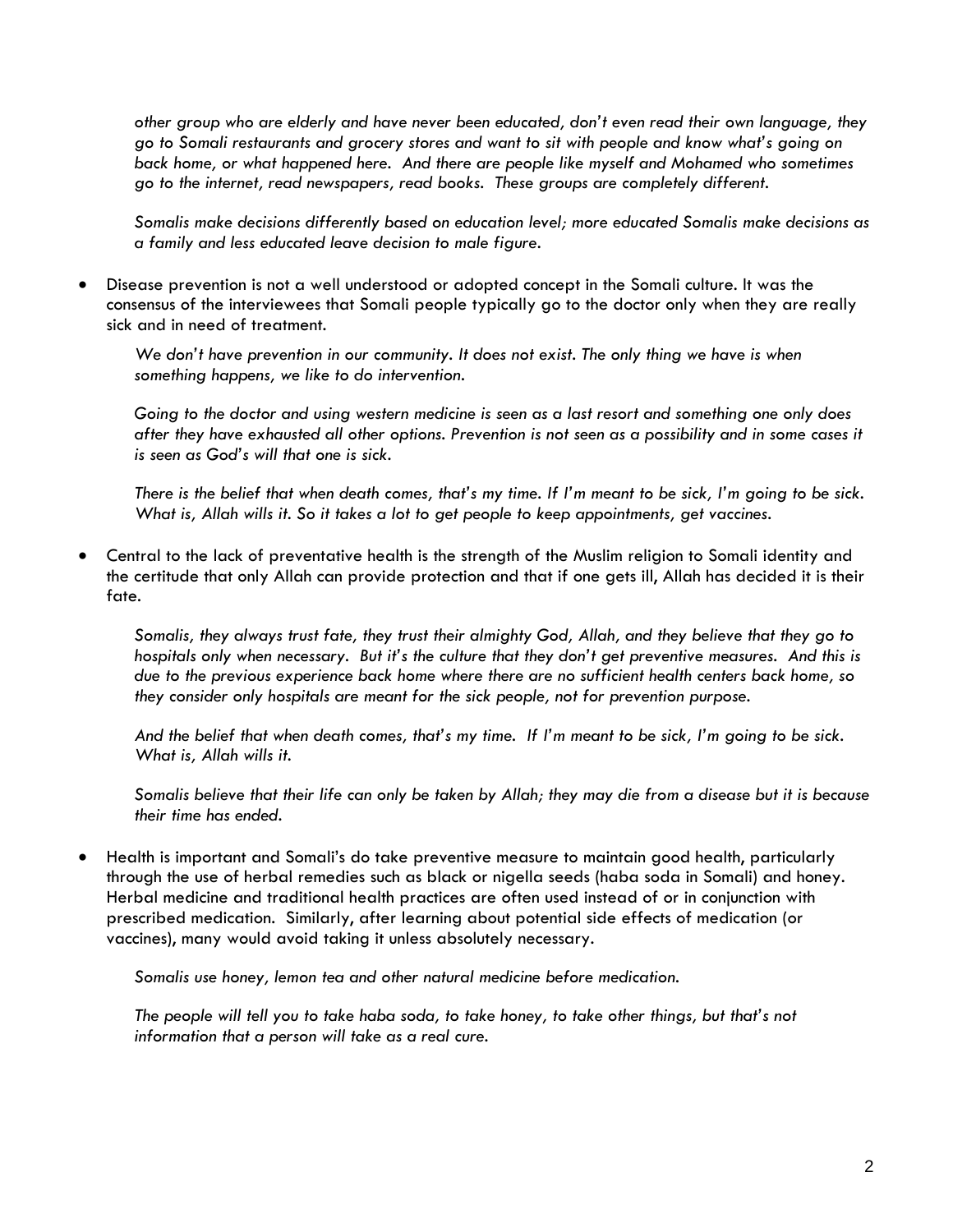*I eat honey. That's my favorite. Every morning with coffee. And also, the prophets say that honey is good...Yeah, anything the prophets say has a religious connection, and people use it because they believe that if the prophet says so, there's benefit to it.*

 Somalis often distrust the US healthcare system, to some extent due to their unfamiliarity with how medical services are provided here compared to their previous experience in Somalia. For instance, interviewees mentioned that even receiving generic drugs instead of a brand named prescription leads to distrust and oftentimes people may avoid taking the medication as instructed. Additionally, providers not taking enough time to fully explain treatment options may also contribute to this skepticism.

*Somalis sometimes have to get low quality medication from the government because insurance doesn't cover the good medication; concept that medication is too expensive; expensive medication is more effective than cheap medication.*

*Some people are suspicious of vaccines, they think vaccines are a way for others to hurt them. The whole idea comes from medical insurance/medical coupons—they think that if they have a medical card from the state, there are a lot of things they will not be eligible for. They get that information from health providers—oh, your insurance is not going to cover it. It seems like there are subsets some people are covered, but others are not. Misinformation in this country. Here, a lot of misinformation about medications. In our country, that's not relevant—you get your prescription and that's it. Here, information is misinterpreted. If get told their coupon doesn't cover medication, and they get a different medication, they feel like it's not real medicine. It's not going to help. People need to be educated about this.*

*The other problem to that kind of vaccinations available everywhere—shopping malls, pharmacies, everywhere—they don't see that these guys are doctors. So there are trust issues there. They could get immunizations with their doctors, but not other facilities like clinics or malls or Walmart or… That's another problem.*

*I was very, very surprised when I first came to the United States and I saw an advertisement on TV about medicine. I was very, very surprised because medicine, my interpretation of it was that, when you need it, if you need medicine, you go and get it. But I was not thinking that they were advertised on the TV and they ask you to buy it… Because when we were back home, we would take medicine only when we were sick.* 

#### *Immunizations and influenza vaccine*

 Oftentimes vaccines are seen as only needed for children (such as being mandatory for school) or for elderly and pregnant women.

*Generally, vaccination is considered to be something that's good for the kids, but it's not something that's concerning to older people. That's the general concept that Somalis have about vaccination. So they consider it something meant for the young kids. That's how the country used to be back home. Mostly vaccination used to take place in educational centers like schools. So that's the concept that most Somalis have, that it's meant for kids.*

*The idea I have so far is that if [the vaccine is] good for the elderly, frail, young children… But for middle aged people?*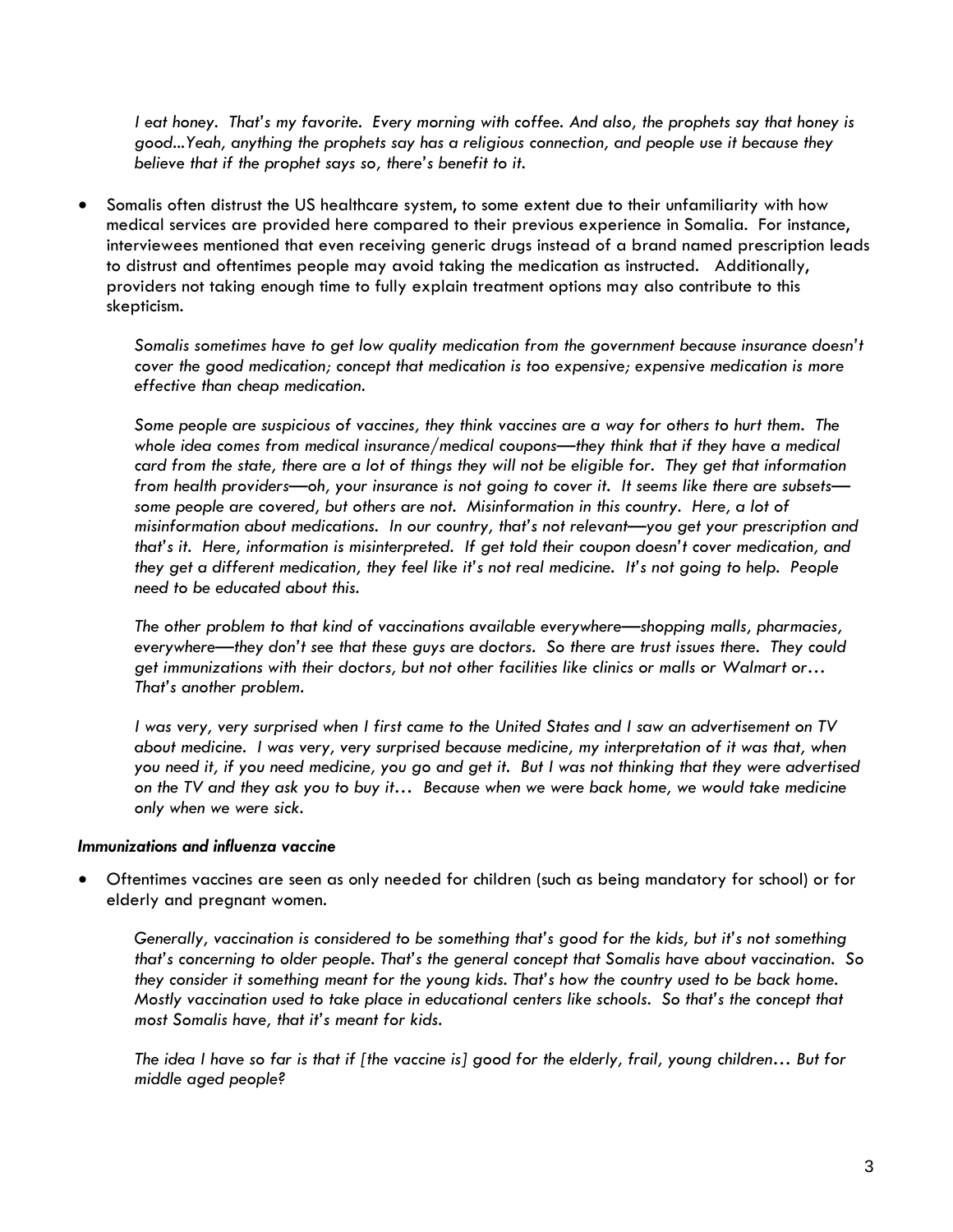*Priority should be given to women, pregnant women and children, and I believe, uh, the same is for the community—there is a concern for children, elderly, women, especially those who are pregnant*

*In fact, they don't believe that there's a conspiracy about vaccinations. But they see vaccination as something meant to prevent serious diseases for the children. And they believe that it's meant for kids and not adults. So that's the reason that only kids are vaccinated. And this is really reference to what was going back in Somalia, as I stated earlier, because of the scarcity of vaccination itself and because of the scarcity of or limited resources, of medical supplies in our country.* 

 Once people learn that vaccines contain bacteria or viruses that normally cause the disease they are intended to prevent, people might be scared away if they're not educated as to how vaccines work.

*There is a lot of cynicism toward vaccines and vaccine-related medications and their approach to it is very conservative. There is not a lot of trust, there is a he say/she say type of misinformation that they held either from back home or within this country.*

*In Somalia they don't know what the vaccine has in it; if they learned what was it in the vaccine they might not want to take it.*

 Interviewees had varied views of porcine gelatin content as a deterrent to vaccination (as in other health supplements such as vitamins), largely dependent upon each individual's own interpretation of their Muslim faith. Several interviewees made the distinction between a preventative measure versus a life-saving measure. As vaccines are strictly preventative, many of those we interviewed would decline to take it if it contained porcine gelatin regardless of the severity of the illness it would protect against. Similarly, medicines containing alcohol are also avoided.

*There is a difference between vaccination and cure. If it's a cure, then that depends upon the decision of the doctors or the health centers. But if it's their choice when it comes to vaccination, if they know that it contains some ingredients that's not Halal, or something related to pork, generally they would not accept that.* 

*To tell you the truth, a medicine is a medicine. Something that is life-saving is very important, whether it's tradition or in the Islamic Sharia, you take the medicine, wherever it comes from, or whatever products are in it, you should have to take the medicine as it is because it is saving your life.*

*People want to know what's in the vaccine; is it something they could take because of their Islamic faith.*

*I wouldn't think twice about getting the vaccine and vaccinating my child; my family is more liberal so they would get vaccinated.*

 Many of those interviewed were aware of the rumors about a link between immunizations and autism, and were familiar with the experience of many Somali families in Minneapolis where a disproportionate number of Somali children diagnosed with autism. Additionally, several interviewees remarked that they had family members with autism or were acquainted with families who had autistic children located in King County.

*A lot of people don't want vaccines because of autism. I don't know where they got that info, but they spread it everywhere. No one wants their kid to get autism.*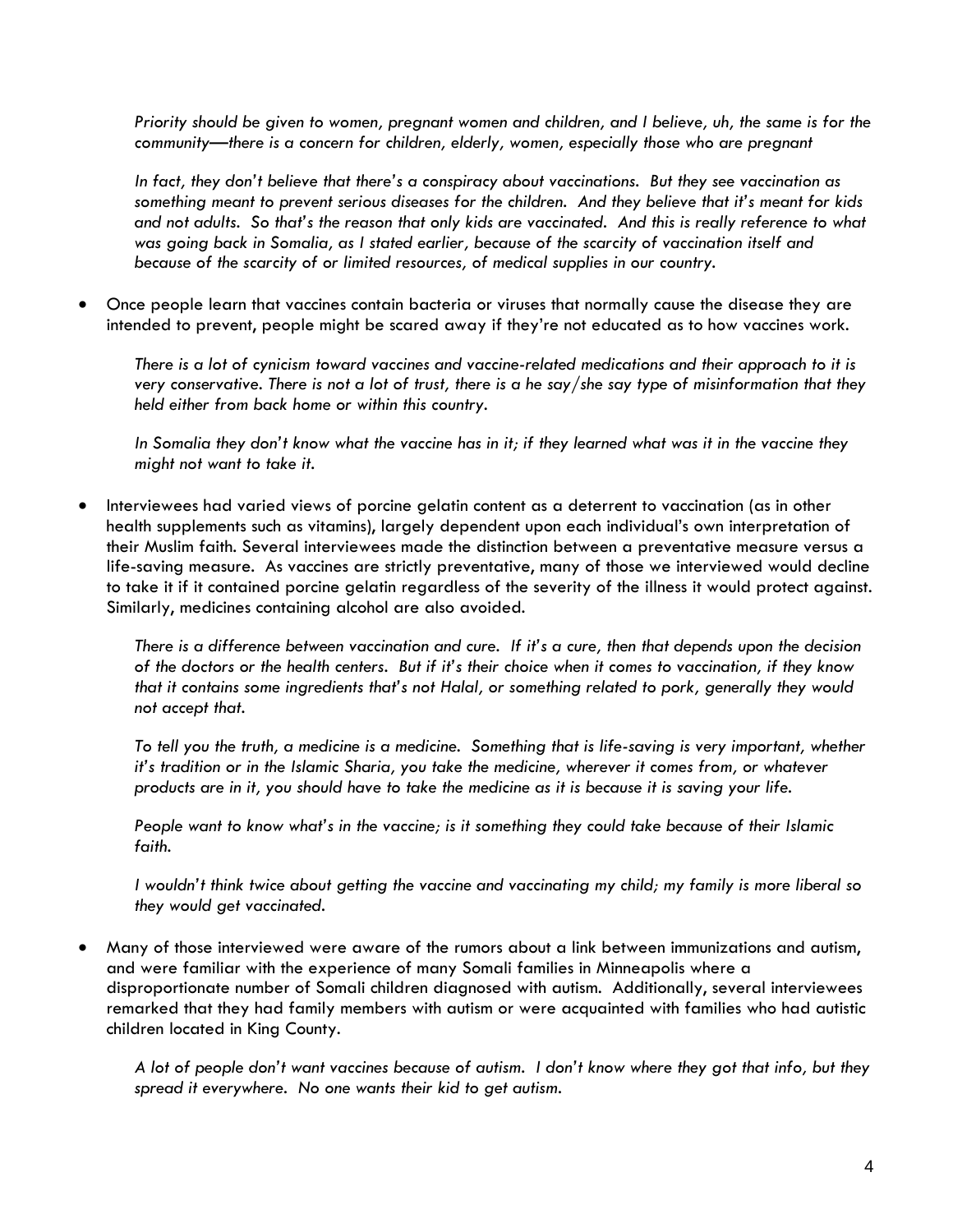*There's issues going on in the Somali communities about immunizations and a lot of Somalis, not a lot of them, but a huge level of the Somali community have a concern the side effect of immunization for the children. And they believe, some of them, that immunization cause autism for the children. And that is a lot of concern of the Somali community. And also the other part of the Somali community concern is the gelatin used in (can't understand) vaccines—whether they are halal or not. And that causes a lot of discomfort in the community.*

*Autism. We don't have it back home, but Somali kids have it here. And I called a Somali doctor, my cousin, and he said it's not good to do three shots in the same day; they don't give multiple shots on the same day in Somalia.*

*[Autism is] Not as much a problem here as much as in Minnesota, but there is concern about autism or ADD or ADHD (mental disorder)*

*Some Somalis believe vaccines will make them disabled. Some believe will get sick from vaccine. Some believe problems w/brain from vaccine (e.g. autism). Community has second-hand info, which is wrong.*

*Some people think it's a conspiracy to try to get adults to get vaccinated as well. Conspiracy to give adults autism. They see on the TV that vaccines cause autism. Back home, didn't diagnose people w/autism. People had it, but didn't know what it was. Here we have special Ed; back home there was no special Ed—if you couldn't go to school you stayed with the family. Autism is becoming taboo here. We need outreach and education.*

 Generally, the informants interviewed understood what was meant by "seasonal flu" or influenza and most did not consider it to be serious, especially in comparison to other diseases experienced in Somalia.

*Flu is not considered as serious in Somalia because people are scared of the other more serious diseases (TB, malaria).*

*Most people know what the flu is but they don't view it as scary or serious.*

*Malaria, that's a serious one. But flu?*

In America there's winter, and there's seasonal flu. We have one season there (back home), so we're *not accustomed with that.*

 Informants also made clear that there is not a direct translation for the word 'flu' into Somali. The words typically used for flu is *hargabka* which in Somali means *coughing; something that comes and goes away;* or *Durey* which means *coughing, running nose.* 

*The translation when you are coughing and have a little fever; it is hargab.*

*There is no difference in language between flu and cold.*

 Key informants also identified logistical and economic barriers to people opting to be vaccinated or seeking out other preventative services. Barriers included inadequate resources to pay for immunizations, and health care generally, and the lack of health insurance. Somali people also lack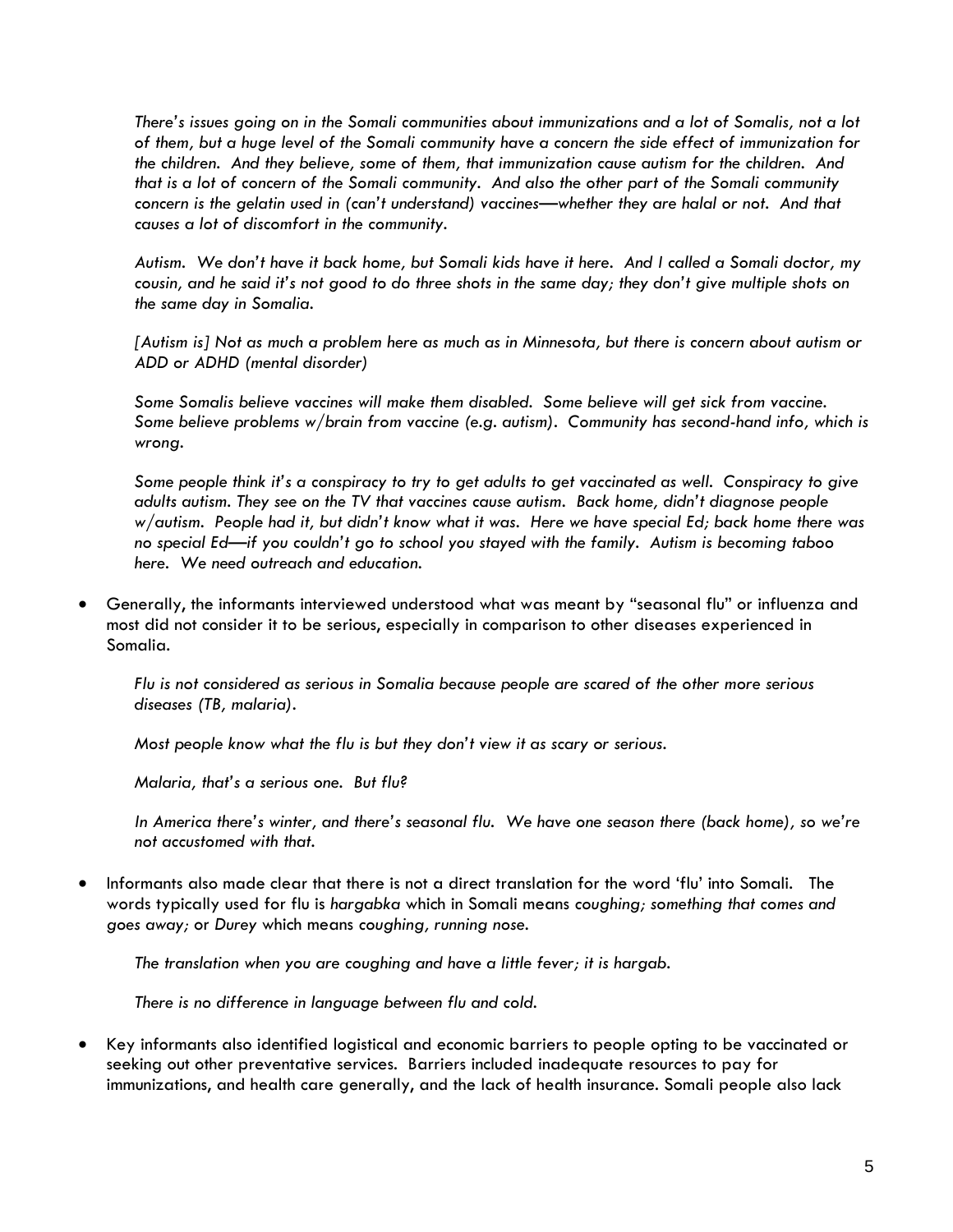access to transportation, especially single moms and elders. This makes it difficult for them to access health services that are not close to home.

*Transportation is another barrier, especially for elderly and women. They don't have any transportation, some don't know how to drive.*

*Transportation, and how to get from here to there if the mom decides to go her four, five children to the clinic, how can she do that and it's very urgent you are talking about very emergency situation.*

 Rumors spread misinformation throughout the Somali communities in King County, mostly due to a lack of available and accessible information. Barriers to vaccinations include limited English proficiency, literacy in both English and Somali, a lack of translated or accessible information and further issues with lack of interpreters that speak and understand specific dialects.

*The concern that I have is would the people in the Somali community who cannot read, write, etc. get the communication properly? First is how to communicate that there is a problem. Unless we have a sort of network created by Public Health that communicates the seriousness of the disease to different ethnic groups, it will be very challenging.*

*Sometimes there is nobody at the clinics to explain what the vaccine is and why it's needed. Some of the interpreters can't bridge the cultural gap. There are also a lot of different dialects in Somali, such as Bantu. Interpreters may not really understand what the patient is saying.*

#### *Health concerns*

 Diabetes and hypertension were health concerns repeatedly identified by key informants as being most prevalent. Informants also mentioned asthma, cholesterol, autism and other developmental disorders among children as important health issues facing their communities.

We have more asthma, issues related to being overweight, we need more nutritional food. A lot of *elderly people don't know how to use their medications. I have concern also about mental health issues. Anxiety. STD/HIV. Woman needs support through pregnancy. Diabetes. Blood pressure. Heart attack.*

 There was concern about unhealthy eating habits, especially sugary drinks and the lack of vegetable consumption. Even the traditional consumption of Somali tea is seen as concerning for some as it is customarily drunk with a significant amount of sugar.

*Need for information about the link between sugar and diabetes; Somali tea has a lot of sugar; put sugar in milk, coffee, tea, juice; mothers put sugar in milk for babies; half cup of sugar in 6 or 7 cups of tea.*

 Lack of physical activity among their community members, in both adults and children was identified as a health concern.

*Inactivity; kids just sit around; people have health problems because they are inactive; they don't make the connection that your body will hurt if you sit down all day*

 Increase in unhealthy behaviors among Somali youth such as gang activity, drugs, smoking and the use of hookahs (shisha) was worrisome to many Somalis.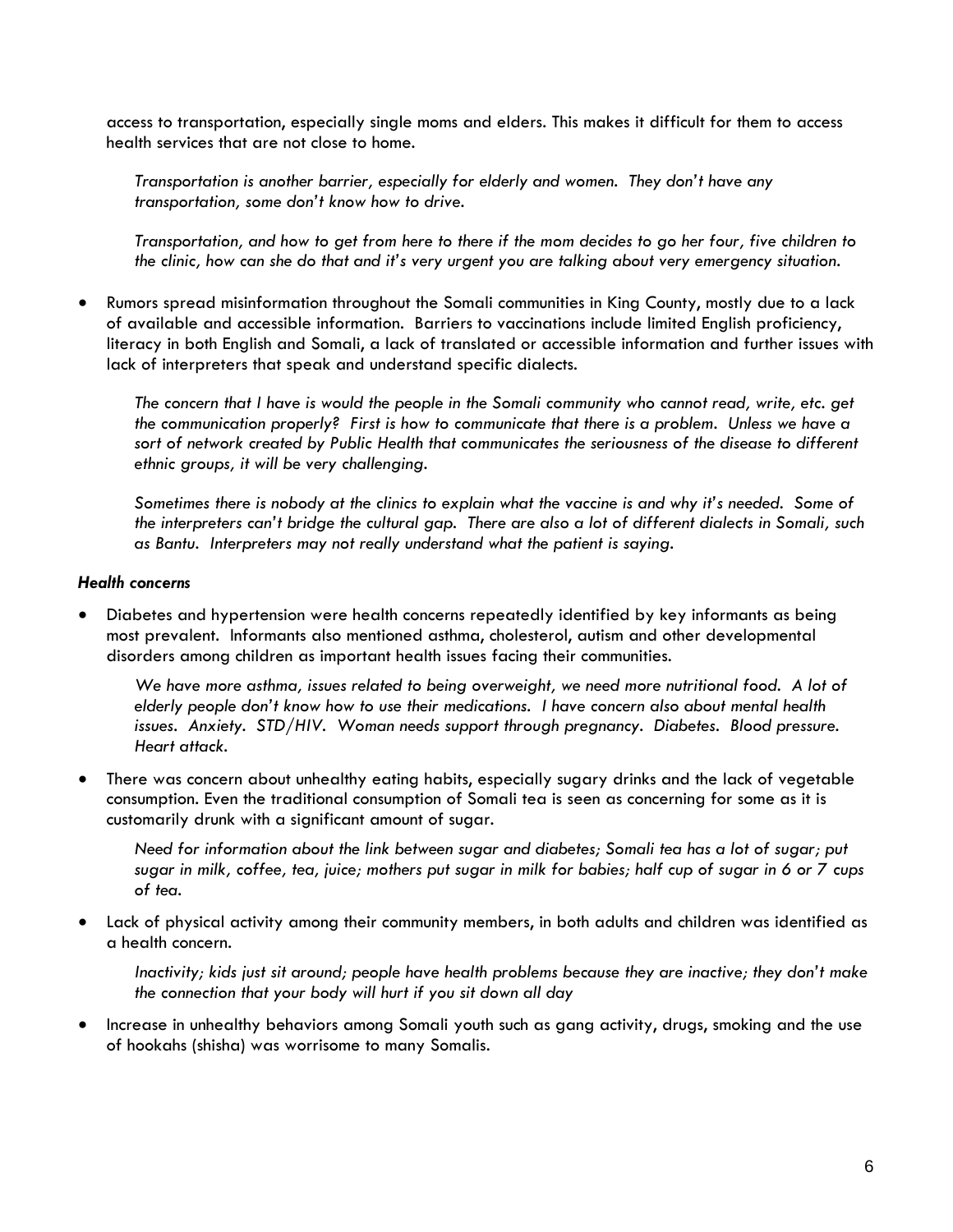*A lot of Somali youths are smoking hookahs. Need information about that—PH should come up with information for community based organizations to disseminate—in Toronto they did PSAs on radio and TV.*

 Mental health issues, particularly post-traumatic stress disorder (PTSD) and depression, were identified as health issues prevalent in their communities, though related stigmas prevent many people from seeking help.

*Mental health. In our country, if you have mental problems you are considered crazy. Stigma is too much. I mean, something like post-partum depression can be stigmatized and can isolate you even more. You harm yourself, and they don't talk about it. If people get together and have conversations around mental health, that would be great.*

*Nobody knows it, nobody diagnoses [PTSD]. A psychologist here said 90% of Somali people are mentally ill because of those symptoms.* 

#### **Communication challenges and recommendations for overcoming them**

#### *Diversity among Somali community*

 Somali communities in King County are often fragmented even though they share a common language and religion. Community decentralization, competition for limited resources and cultural divisions contribute to the fragmentation. A limited or single communication strategy may not be adequate to reach all Somalis.

*In fact the most important thing is they must be informed of the seriousness of the situation. This will be through community centers, community leaders, places of worship, like our mosques. So the word should be spread to them so that they realize the situation.*

*I believe the best way will be convening through phone calls and emails from the King County. So that the issues will have more importance if the communities disseminate information for themselves.*

*Come together, get information, get contact information for a lot of people, and go into neighborhoods to disseminate information.*

 Additionally, differences associated with level of education, socioeconomic level, age, length of time in the United States and interpretation of their religious faith indicates that there is no "one" Somali audience. Multiple messages and strategies may be required.

*You know, Somalis now—we have two Somalis now, we have American Somalis, and we have people who came here as adults like us. Children who were schooled here are of the digital age. Then the other group who are elderly and have never been educated, don't even read their own language, they go to Somali restaurants and grocery stores and want to sit with people and know what's going on back home, or what happened here. And there are people like myself who sometimes go to the internet, read newspapers, read books. These groups are completely different.*

*There are two groups of people. Quite liberal, and some other right-wing types. Some people might trust their doctors and listen to their doctors. And some of them, it comes again to leaders who convey a message to heads of households. Imams, community leaders, elders have a lot of influence over husbands. If I took the microphone and told 100 people, men and women, to get a vaccine, they would tell 1000 people by that night.*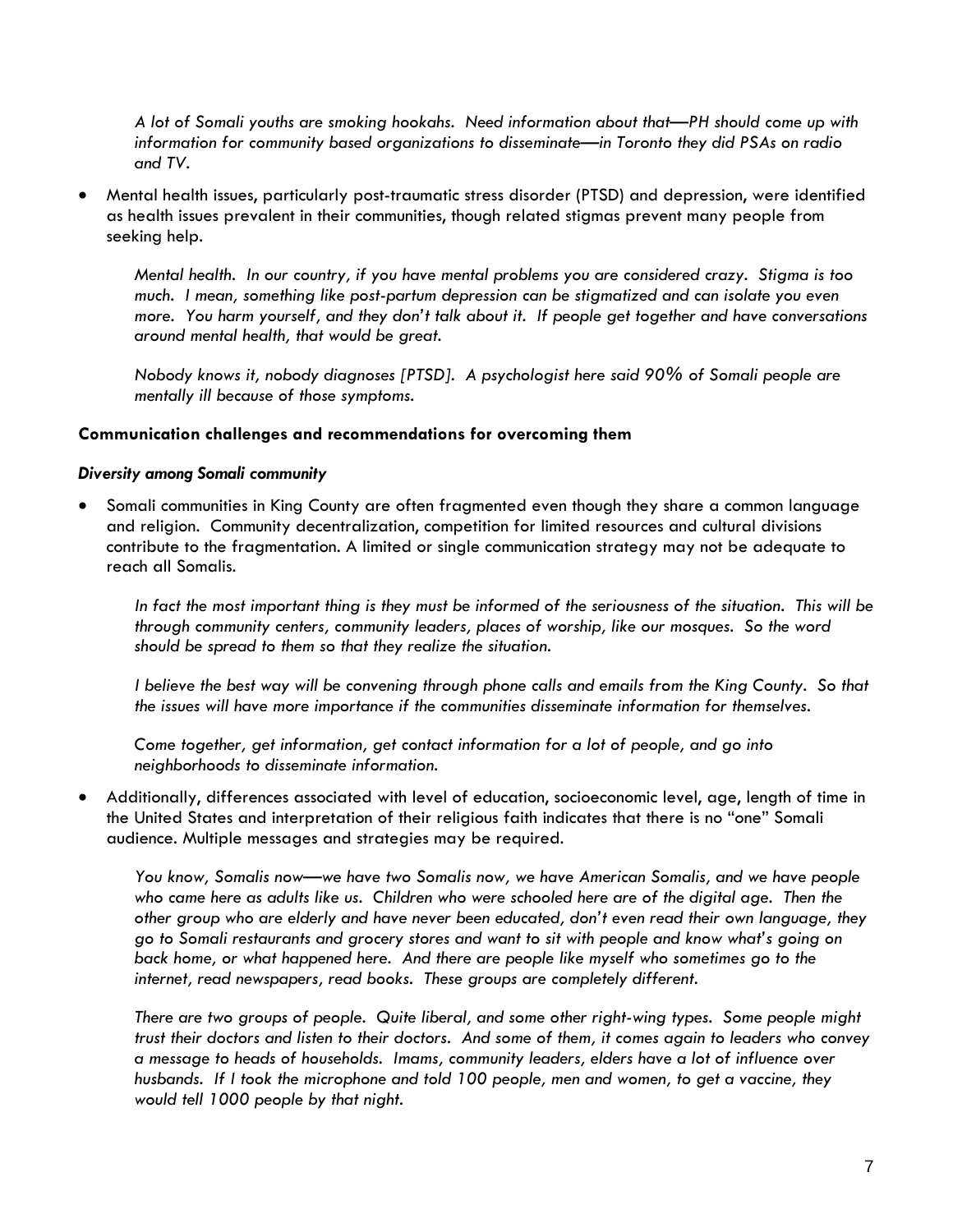#### *Trusted sources of information*

 Somali and other health professionals were identified as the most trusted messengers of health information though information of all types received from Somali religious leaders (Imams) is considered to be highly trustworthy and influential on health behaviors.

*You know the mosque the people trust. The mosque is most of the people's religion. The leaders of mosques don't say don't take this or don't take this, they say this is very important for them, defense for the disease. The mosque will be explaining what issue will be important for us.*

*They get these health information they trust their doctors and they trust their advice. They trust their mosques, and they trust their community leaders. And those who are educated, they trust community forums, too.*

*For immigrants, everything is new for them. Don't really trust non-Somalis. Need connection with community. A lot of Somali families now have stricter religion in Somalia—gov't forces on them. Nice to have community leaders that are trusted.* 

*Ethnic media would also be important to use to deliver messages.*

 Although Somali community centers were considered to be useful hubs for disseminating information, several interviewees mentioned that executives of community based organizations were not necessarily seen by Somalis as health leaders or experts and would likely not be effective in communicating the importance of taking actions related to health.

*My point of view [a community leader] is nothing to somebody else, another Somali. But the Imams of the mosques, if they get that letter or get information from the scholars, they can tell the people, and the people take it.*

#### *Communication channels & messaging*

 Somalis have a tradition of oral communication and information spreads quickly and easily by word of mouth. Rumors and misinformation also spread easily. Due the oral tradition, face-to-face messages, and forums with expert presenters was a repeatedly identified to be effective in getting information to communities.

*Somalis, they get information from the word of mouth. That's the most important--word of mouth. That's the Somali culture, it spreads fast, and people trust those kinds of information that they heard from their relatives, trusted people, trusted elders, but, ah…television also, internet, radio—they may get also those informations from those other media.*

*Doctors, mosques, and leaders like us. Some communities are not getting a lot of information, especially when it's not in their language. Workshops in the community, local channel on the radio, local TV… Get someone like Mohamed or you to educate, increase awareness. And hire more people from similar backgrounds/culture.*

 In addition to religious leaders as trusted sources of information, Mosques are also seen as primary place to disseminate, post or present information. Other key places to disseminate information include Somali community centers, schools, halal food stores and at Somali restaurants or coffee/tea shops.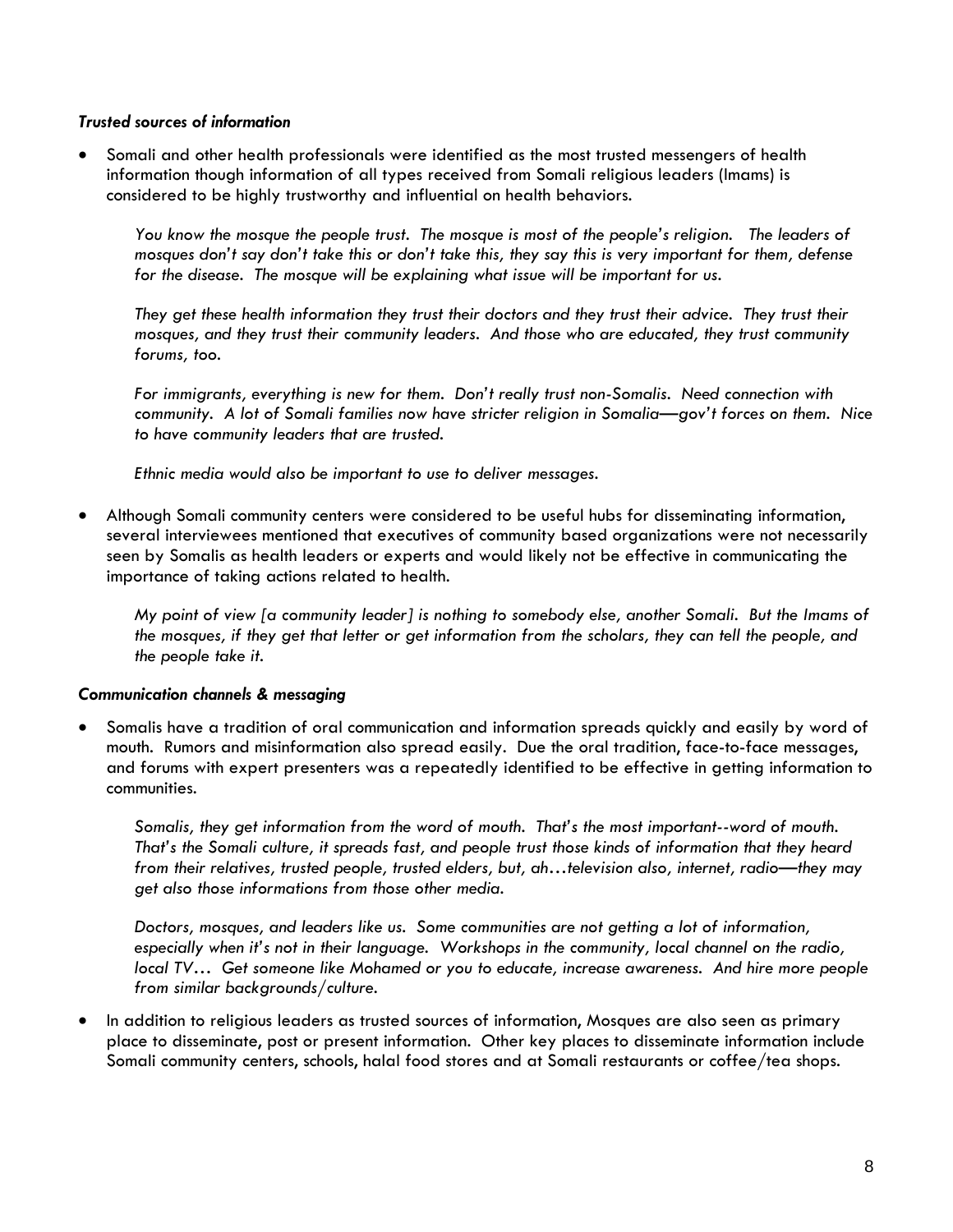*[Religious] leaders are the number one community leaders that are really trusted so any decision that has something to do with outreach should be included religious leaders. Health care professionals are also a trusted source of health information. Community leaders should also be included, but I will emphasize the first two.*

*Somali language and pictorial, at CBO's, mosques, and...And, what do you call it, Somali/ethnic malls or businesses.*

*The community center is number one source that I'd like to distribute flyers because people come here for many other services such as green card services, such as citizenship application services, after school program services, so people come to the center, so center is main center where you can distribute, convey or share information with them. Mosques, or mosque is another place that we can share this because larger people go there and pray in the mosque, so that's another…School officials, such as, for example, teachers and social workers and principals also are important in order to convey the message. Health centers, also, health centers and clinics.*

 It is important to focus messaging on positives, such as potential benefits—especially if the topic is new for the Somalis or if a lot of misconceptions about potential negative outcomes are pervasive. Additionally, the truth is more important than messaging (e.g., informing that porcine gelatin is in vaccine) to create a desired action.

*So I believe outreach, specific outreach related to vaccination should be put together and workshops that people can attend should be held so that people can get their informations, the positive information related to vaccination.*

*Don't trust medicines. We are a very oral society. Countering all of that with positive information will be good and also having information in places where people congregate. Have Somali person go to where they are; they're not going to come to you.*

*People need to know what is true so they can make their own decisions.*

 Also, when designing flyers with health information, it is recommended that messages are presented in both Somali and English and include visuals.

*In fact, both Somali language and English language are effective. There are some Somali people who themselves don't read Somali itself. Ah, but there are many students in this country who are able to speak English language and read it. And any information that they have read in English they can translate or pass to their family. So Somali language and English language are both important. So any publications for this emergency should be written in both languages. It will help them. As regards pictorial--yes. Any visual is important and it has got, ah, a very good impact on the response from the people. So visual is important, with pictorial.*

*You have to translate flyers into Somali because if you don't you are assuming people can't read and that is insulting; still translate even if people can't read; half English and half Somali is good*

#### **RECOMMENDATIONS FOR NEXT STEPS**

 Consider developing a Somali liaison position (to link Somali community with Public Health); Seattle School District has such a position and it is working out very well for communicating with families.